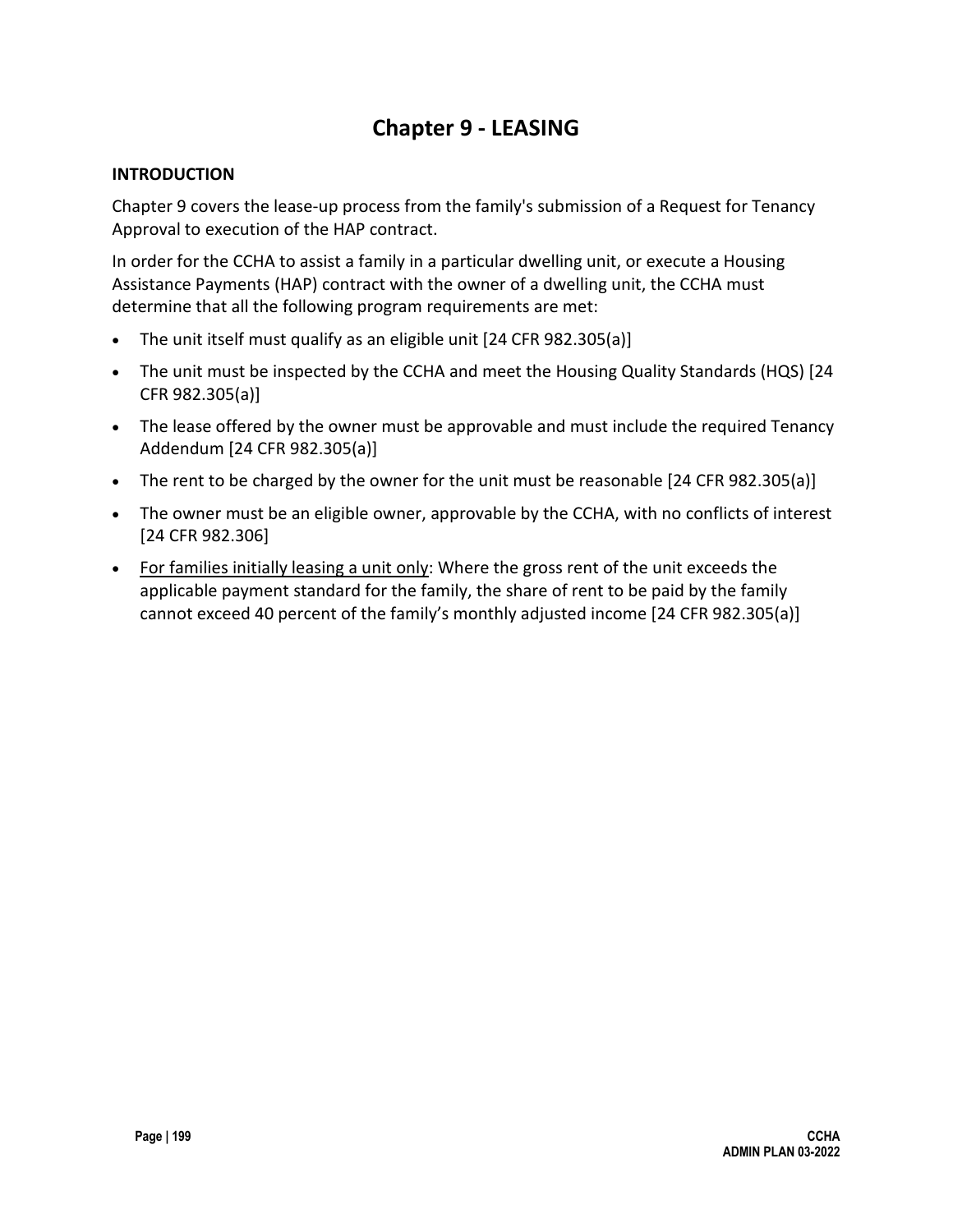## **9-I.A. TENANT SCREENING**

The CCHA has no liability or responsibility to the owner or other persons for the family's behavior or suitability for tenancy [24 CFR 982.307(a)(1)].

The CCHA may elect to screen applicants for family behavior or suitability for tenancy. See Chapter 3 for a discussion of the CCHA's policies with regard to screening applicant families for program eligibility [24 CFR 982.307(a)(1)].

The owner is responsible for screening and selection of the family to occupy the owner's unit. At or before CCHA approval of the tenancy, the CCHA must inform the owner that screening and selection for tenancy is the responsibility of the owner [24 CFR 982.307(a)(2)]. The CCHA must also inform the owner or manager or his/her rights and obligations under the Violence against Women Act of 2013 (VAWA) [24 CFR 5.2005(a)(2)].

The CCHA must provide the owner with the family's current and prior address (as shown in the CCHA records) and the name and address (if known to the CCHA) of the landlord at the family's current and prior address [24 CFR 982.307(b)(1)].

The CCHA is permitted, but not required, to offer the owner other information in the CCHA's possession about the tenancy history or drug trafficking of family members [24 CFR 982.307(b)(2)].

The CCHA's policy on providing information to the owner must be included in the family's briefing packet [24 CFR 982.307(b)(3)].

The CCHA may not disclose to the owner any confidential information provided by the family in response to a CCHA request for documentation of domestic violence, dating violence, sexual assault, or stalking except at the written request or with the written consent of the individual providing the documentation [24 CFR 5.2007(b)(4)].

The CCHA will not screen applicants for family behavior or suitability for tenancy.

The CCHA will not provide additional screening information to the owner.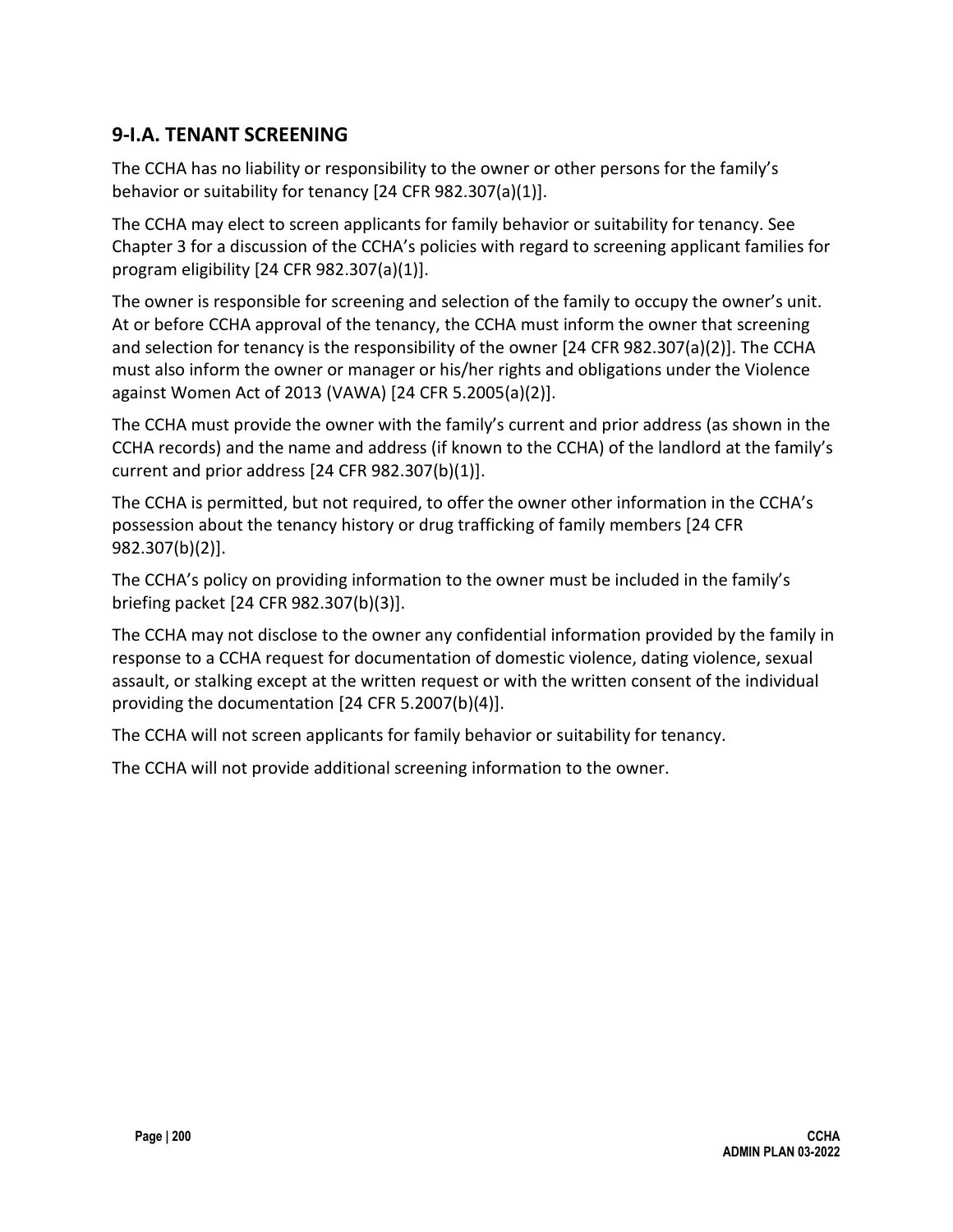## **9-I.B. REQUESTING TENANCY APPROVAL [Form HUD-52517]**

After the family is issued a voucher, the family must locate an eligible unit, with an owner or landlord willing to participate in the voucher program. Once a family finds a suitable unit and the owner is willing to lease the unit under the program, the owner and the family must request the CCHA to approve the assisted tenancy in the selected unit.

The owner and the family must submit two documents to the CCHA:

- Completed Request for Tenancy Approval (RTA) Form HUD-52517
- Copy of the proposed lease, including the HUD-prescribed Tenancy Addendum Form HUD-52641-A

The RTA contains important information about the rental unit selected by the family, including the unit address, number of bedrooms, structure type, year constructed, utilities included in the rent, and the requested beginning date of the lease, necessary for the CCHA to determine whether to approve the assisted tenancy in this unit.

Owners must certify to the most recent amount of rent charged for the unit and provide an explanation for any difference between the prior rent and the proposed rent.

Owners must certify that they are not the parent, child, grandparent, grandchild, sister or brother of any member of the family, unless the CCHA has granted a request for reasonable accommodation for a person with disabilities who is a member of the tenant household.

For units constructed prior to 1978, owners must either 1) certify that the unit, common areas, and exterior have been found to be free of lead-based paint by a certified inspector; or 2) attach a lead-based paint disclosure statement.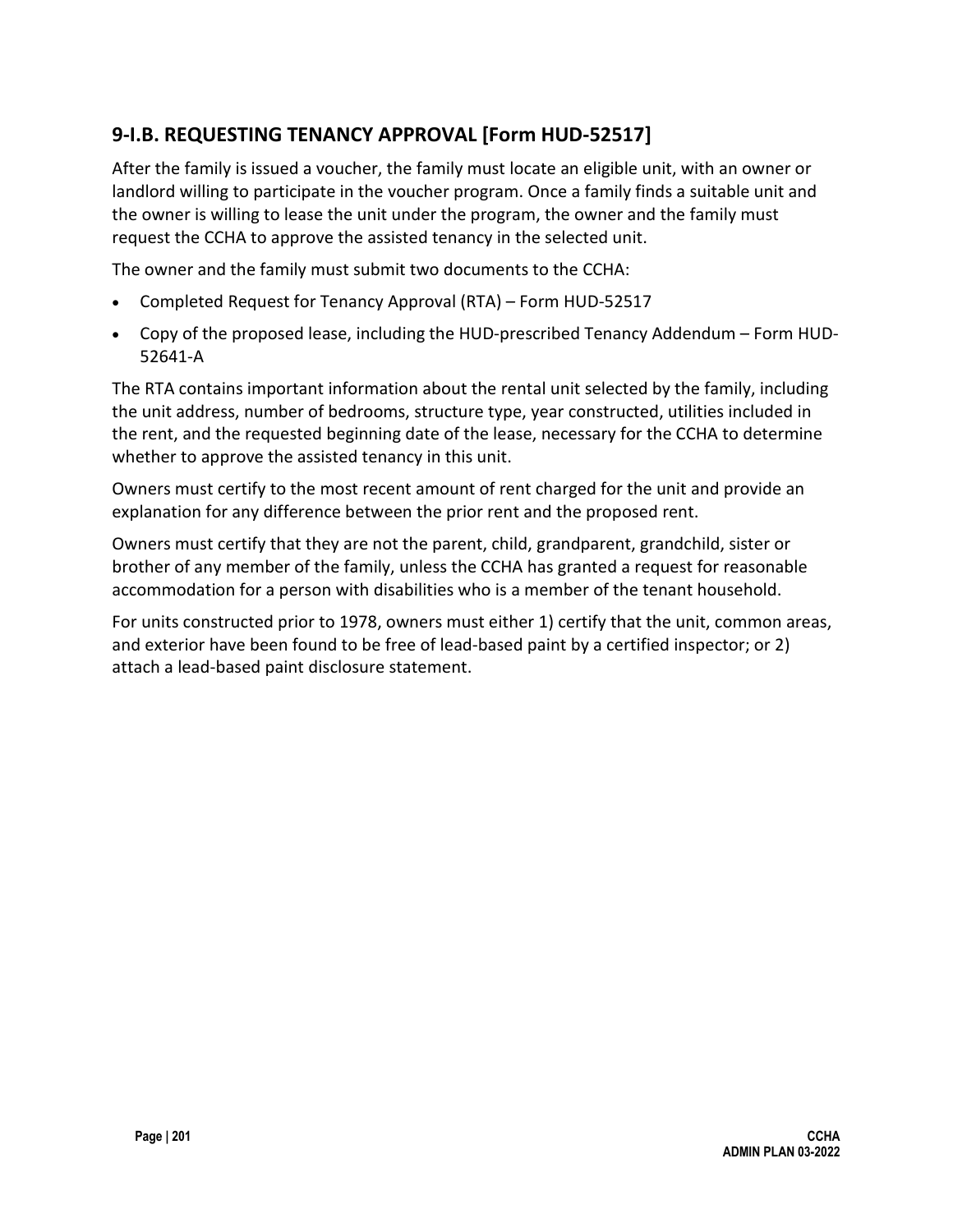Both the RTA and the proposed lease must be submitted no later than the expiration date stated on the voucher. [HCV GB p.8-15].

The RTA must be signed by both the family and the owner.

The owner may submit the RTA on behalf of the family.

Completed RTA (including the proposed dwelling lease) must be submitted back to the CCHA via DocuSign.

The family may not submit, and the CCHA will not process, more than one (1) RTA at a time.

When the family submits the RTA the CCHA will review the RTA for completeness.

If the RTA is incomplete (including lack of signature by family, owner, or both), or if the dwelling lease is not submitted with the RTA, the CCHA will notify the family and the owner of the deficiencies.

Missing information and/or missing documents will only be accepted by email. The CCHA will not accept missing information over the phone.

When the family submits the RTA and proposed lease, the CCHA will also review the terms of the RTA for consistency with the terms of the proposed lease.

If the terms of the RTA are not consistent with the terms of the proposed lease, the CCHA will notify the family and the owner of the discrepancies.

Corrections to the terms of the RTA and/or the proposed lease will only be accepted as by email. The CCHA will not accept corrections by phone.

Because of the time sensitive nature of the tenancy approval process, the CCHA will attempt to communicate with the owner and family by phone, or email. The CCHA will use mail when the parties cannot be reached by phone, fax, or email.

## **9-I.C. OWNER PARTICIPATION**

The CCHA does not formally approve an owner to participate in the HCV program. However, there are a number of criteria where the CCHA may deny approval of an assisted tenancy based on past owner behavior, conflict of interest, or other owner-related issues. There are also criteria for which the CCHA must disapprove an owner. No owner has a right to participate in the HCV program [24 CFR 982.306(e)]

See Chapter 13 for a full discussion of owner qualification to participate in the HCV program.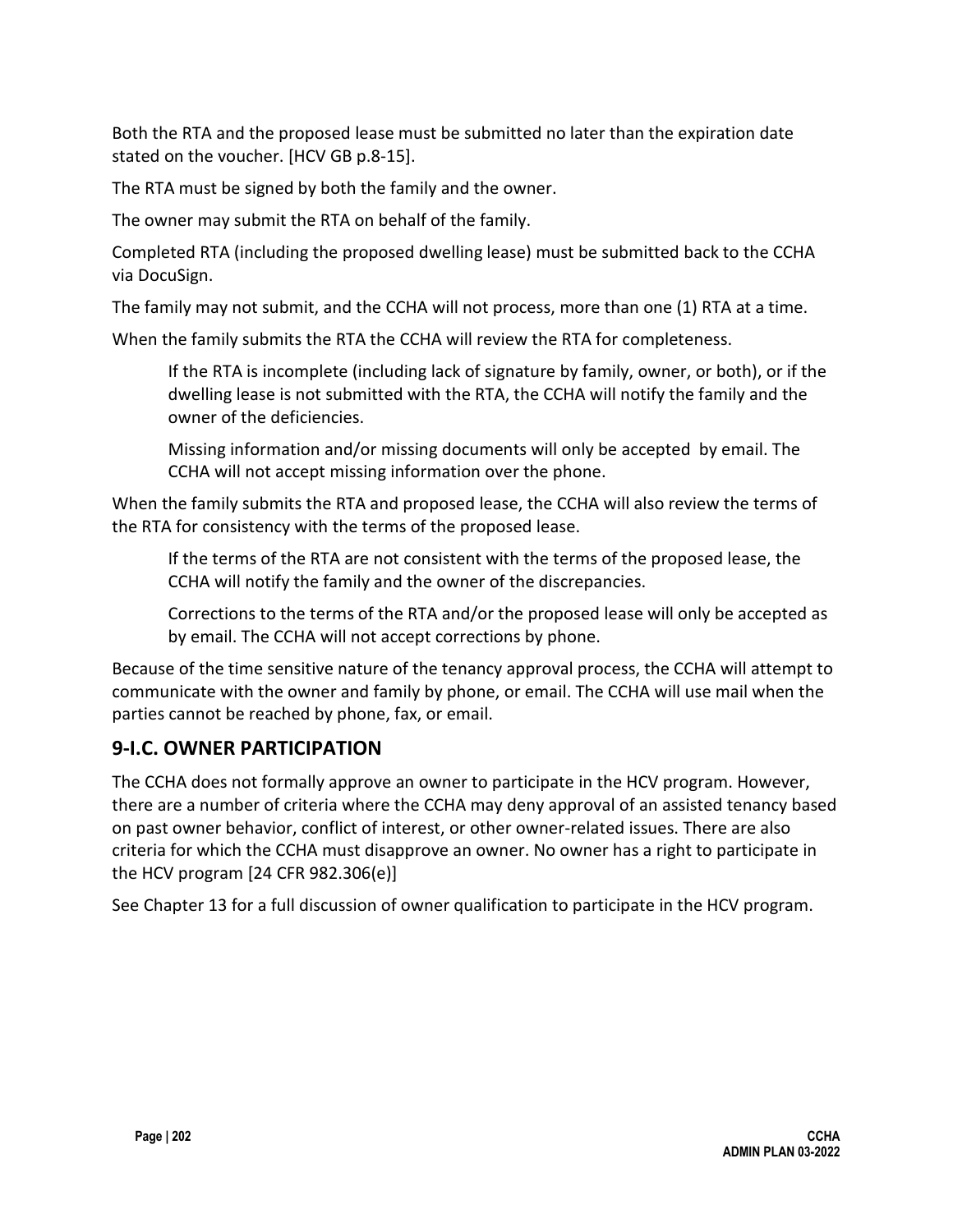## **9-I.D. ELIGIBLE UNITS**

There are a number of criteria that a dwelling unit must meet in order to be eligible for assistance under the voucher program. Generally, a voucher-holder family may choose any available rental dwelling unit on the market in the CCHA's jurisdiction. This includes the dwelling unit they are currently occupying.

#### **Ineligible Units [24 CFR 982.352(a)]**

The CCHA may not assist a unit under the voucher program if the unit is a public housing or Indian housing unit; a unit receiving project-based assistance under section 8 of the 1937 Act (42 U.S.C. 1437f); nursing homes, board and care homes, or facilities providing continual psychiatric, medical, or nursing services; college or other school dormitories; units on the grounds of penal, reformatory, medical, mental, and similar public or private institutions; a unit occupied by its owner or by a person with any interest in the unit.

### **CCHA-Owned Units [24 CFR 982.352(b)]**

Otherwise eligible units that are owned or substantially controlled by the CCHA issuing the voucher may also be leased in the voucher program. In order for a CCHA-owned unit to be leased under the voucher program, the unit must not be ineligible housing and the CCHA must inform the family, both orally and in writing, that the family has the right to select any eligible unit available for lease and that the family is free to select a CCHA-owned unit without any pressure or steering by the CCHA.

The CCHA has eligible CCHA-owned units available for leasing under the voucher program.

The CCHA will inform the family of this housing at the time of the briefing. The CCHA will also inform the family, both orally and in writing, that the family has the right to select any eligible unit available for lease and that the family is free to select a CCHA-owned unit without any pressure or steering by the CCHA.

### **Special Housing Types [24 CFR 982 Subpart M]**

HUD regulations permit, but do not generally require, the CCHA to permit families to use voucher assistance in a number of special housing types in accordance with the specific requirements applicable to those programs. These special housing types include single room occupancy (SRO) housing, congregate housing, group home, shared housing, manufactured home space (where the family owns the manufactured home and leases only the space), cooperative housing and homeownership option. See Chapter 15 for specific information and policies on any of these housing types that the CCHA has chosen to allow.

The regulations do require the CCHA to permit use of any special housing type if needed as a reasonable accommodation so that the program is readily accessible to and usable by persons with disabilities.

#### **Duplicative Assistance [24 CFR 982.352(c)]**

A family may not receive the benefit of HCV tenant-based assistance while receiving the benefit of any of the following forms of other housing subsidy, for the same unit or for a different unit: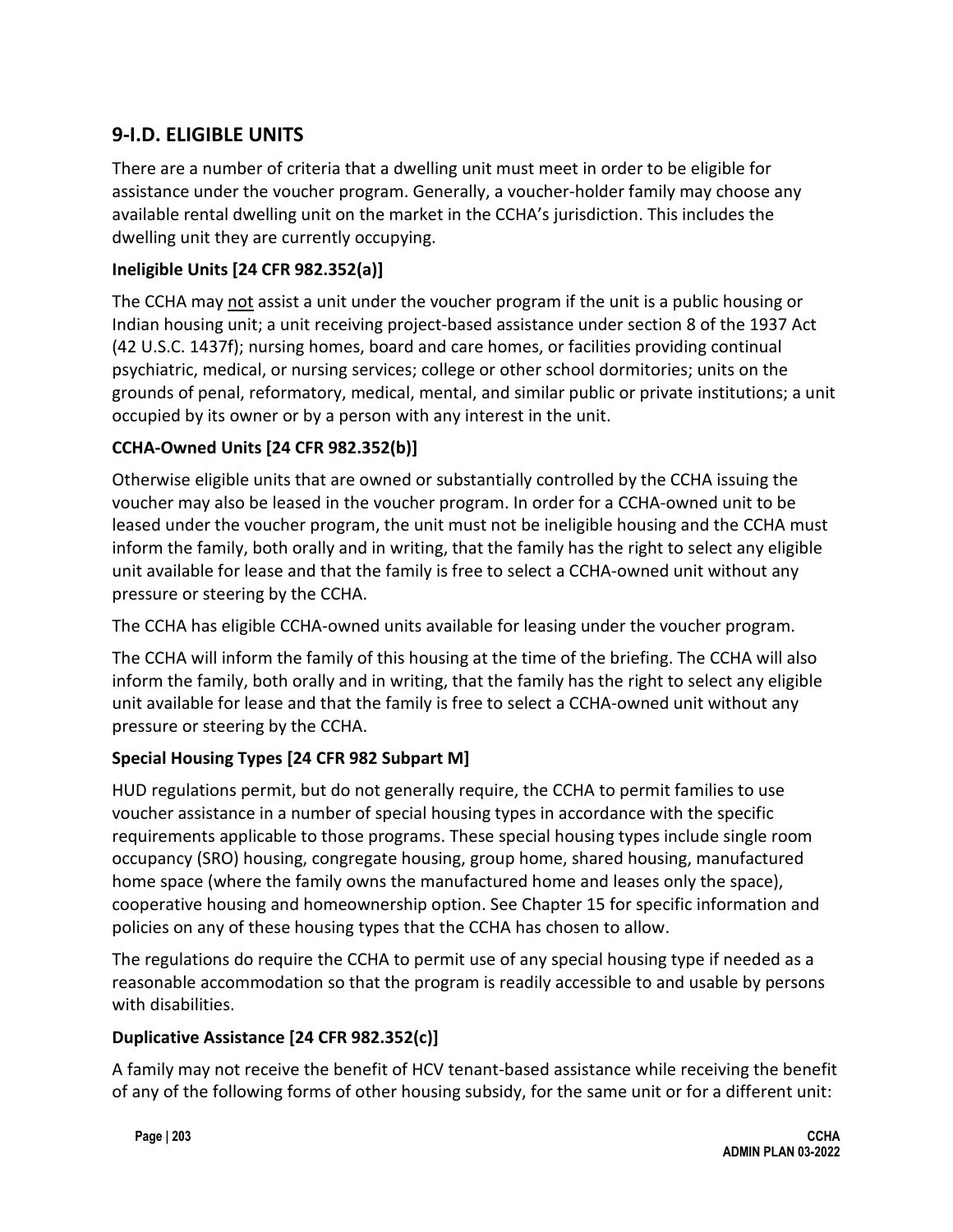- Public or Indian housing assistance;
- Other Section 8 assistance (including other tenant-based assistance);
- Assistance under former Section 23 of the United States Housing Act of 1937 (before amendment by the Housing and Community Development Act of 1974);
- Section 101 rent supplements;
- Section 236 rental assistance payments;
- Tenant-based assistance under the HOME Program;
- Rental assistance payments under Section 521 of the Housing Act of 1949 (a program of the Rural Development Administration);
- Any local or State rent subsidy;
- Section 202 supportive housing for the elderly;
- Section 811 supportive housing for persons with disabilities; (11) Section 202 projects for non-elderly persons with disabilities (Section 162 assistance); or
- Any other duplicative federal, State, or local housing subsidy, as determined by HUD. For this purpose, 'housing subsidy' does not include the housing component of a welfare payment, a social security payment received by the family, or a rent reduction because of a tax credit.

#### **Housing Quality Standards (HQS) [24 CFR 982.305 and 24 CFR 982.401]**

In order to be eligible, the dwelling unit must be in decent, safe and sanitary condition. This determination is made using HUD's Housing Quality Standards (HQS) and/or equivalent state or local standards approved by HUD. See Chapter 8 for a full discussion of the HQS standards, as well as the process for HQS inspection at initial lease-up.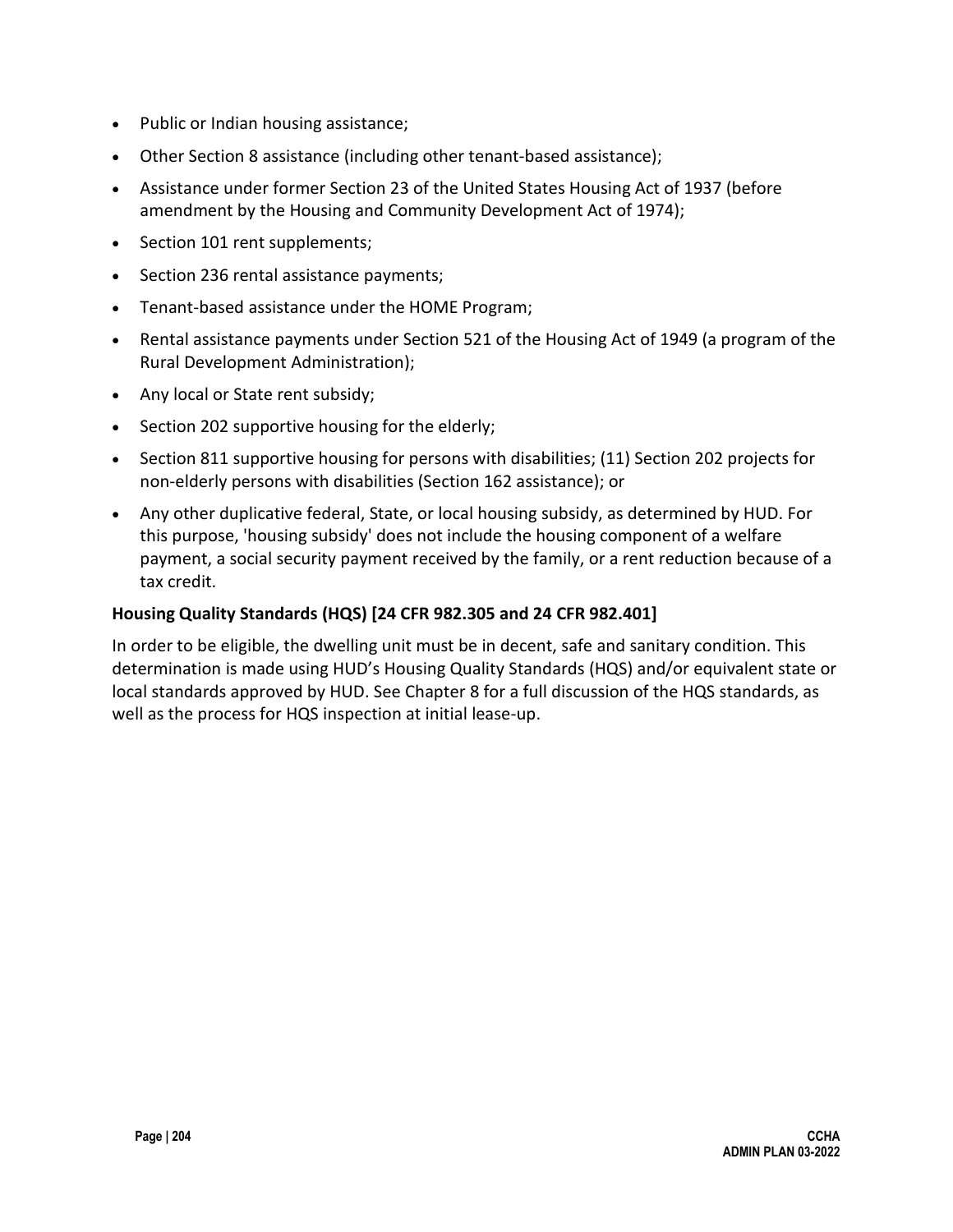### **Unit Size**

In order to be eligible, the dwelling unit must be appropriate for the number of persons in the household. A family must be allowed to lease an otherwise acceptable dwelling unit with fewer bedrooms than the number of bedrooms stated on the voucher issued to the family, provided the unit meets the applicable HQS space requirements [24 CFR 982.402(d)]. The family must be allowed to lease an otherwise acceptable dwelling unit with more bedrooms than the number of bedrooms stated on the voucher issued to the family. See Chapter 5 for a full discussion of subsidy standards.

### **Rent Reasonableness [24 CFR 982.305 and 24 CFR 982.507]**

In order to be eligible, the dwelling unit must have a reasonable rent. The rent must be reasonable in relation to comparable unassisted units in the area and must not be in excess of rents charged by the owner for comparable, unassisted units on the premises. See Chapter 8 for a full discussion of rent reasonableness and the rent reasonableness determination process.

#### **Rent Burden [24 CFR 982.508]**

Where a family is initially leasing a unit and the gross rent of the unit exceeds the applicable payment standard for the family, the family share cannot exceed 40 percent of the family's adjusted monthly income. The term "family share" refers to the amount the family pays toward rent and utilities. The gross rent for the unit minus the total housing assistance payment (HAP) for the unit equals the family share. See Chapter 6 for a discussion of calculation of gross rent, the use of payment standards, and calculation of family income, family share of rent and HAP.

## **9-I.E. LEASE AND TENANCY ADDENDUM**

The family and the owner must execute a written dwelling lease agreement for the assisted unit. This written lease is a contract between the tenant family and the owner; the CCHA is not a party to this contract.

The tenant must have legal capacity to enter a lease under State and local law. 'Legal capacity' means that the tenant is bound by the terms of the lease and may enforce the terms of the lease against the owner [24 CFR 982.308(a)]

#### **Lease Form and Tenancy Addendum [24 CFR 982.308]**

If the owner uses a standard lease form for rental to unassisted tenants in the locality or the premises, the lease must be in such standard form. If the owner does not use a standard lease form for rental to unassisted tenants, the owner may use another form of lease. The HAP contract prescribed by HUD contains the owner's certification that if the owner uses a standard lease form for rental to unassisted tenants, the lease for the assisted tenants is in such standard form.

All provisions in the HUD-required Tenancy Addendum must be added word-for-word to the owner's standard lease form. The Tenancy Addendum includes the HUD requirements for the tenancy. Because it is a part of the lease, the tenant shall have the right to enforce the Tenancy Addendum against the owner. If there is a conflict between the owner's lease and the Tenancy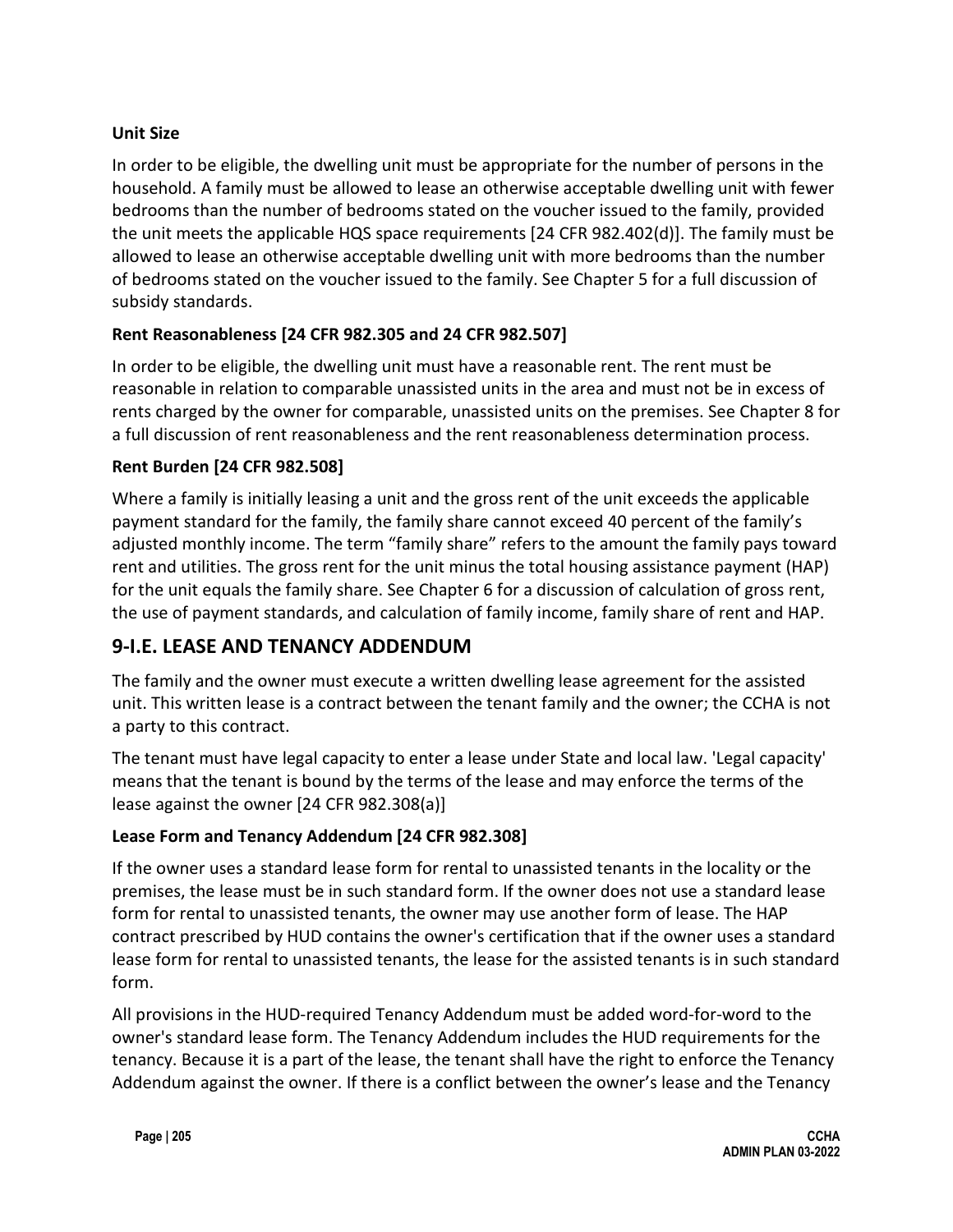Addendum, the terms of the Tenancy Addendum shall prevail over any other provisions of the lease.

The CCHA does not provide a model or standard dwelling lease for owners to use in the HCV program.

### **Lease Information [24 CFR 982.308(d)]**

The assisted dwelling lease must contain all of the required information as listed below:

- The names of the owner and the tenant:
- The unit rented (address, apartment number, and any other information needed to identify the contract unit)
- The term of the lease (initial term and any provisions for renewal)
- The amount of the monthly rent to owner
- A specification of what utilities and appliances are to be supplied by the owner, and what utilities and appliances are to be supplied by the family

#### **Term of Assisted Tenancy**

The initial term of the assisted dwelling lease must be for at least one year [24 CFR 982.309]. The initial lease term is also stated in the HAP contract.

The HUD program regulations permit the CCHA to approve a shorter initial lease term if certain conditions are met.

The CCHA will not approve an initial lease term of less than one (1) year.

During the initial term of the lease, the owner may not raise the rent to owner [24 CFR 982.309].

Any provisions for renewal of the dwelling lease will be stated in the dwelling lease [HCV Guidebook, pg. 8-22]. There are no HUD requirements regarding any renewal extension terms, except that they must be stated in the dwelling lease if they exist.

The CCHA may execute the HAP contract even if there is less than one year remaining from the beginning of the initial lease term to the end of the last expiring funding increment under the consolidated ACC. [24 CFR 982.309(b)].

### **Security Deposit [24 CFR 982.313 (a) and (b)]**

The owner may collect a security deposit from the tenant. The CCHA may prohibit security deposits in excess of private market practice, or in excess of amounts charged by the owner to unassisted tenants. However, if the CCHA chooses to do so, language to this effect must be added to Part A of the HAP contract [Form HUD-52641].

The CCHA will allow the owner to collect any security deposit amount the owner determines is appropriate. Therefore, no modifications to the HAP contract will be necessary.

#### **Separate Non-Lease Agreements between Owner and Tenant**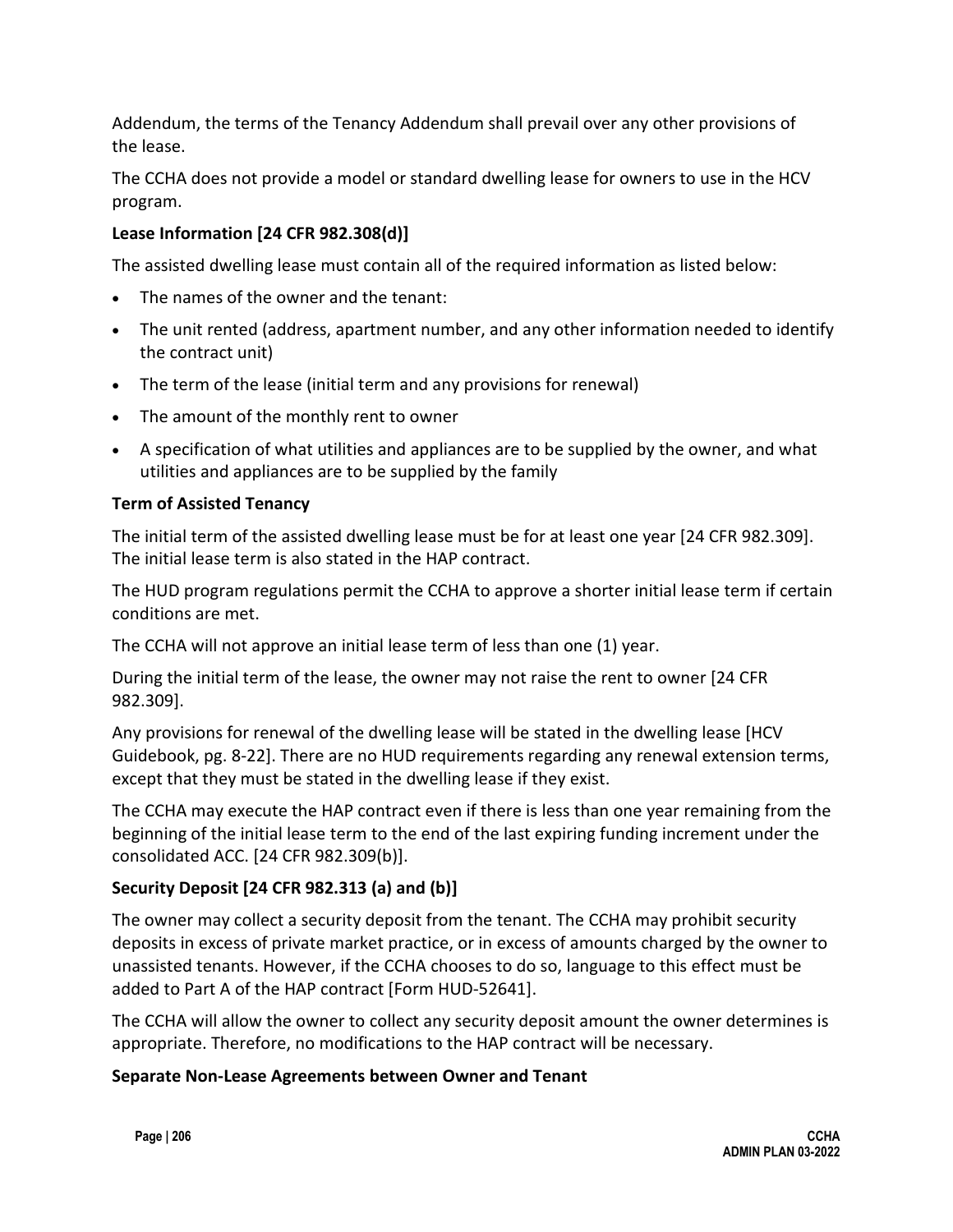Owners may not demand or accept any rent payment from the family in excess of the rent to the owner as approved by the CCHA minus the CCHA's housing assistance payments to the owner [24 CFR 982.451(b)(4)].

The owner may not charge the tenant extra amounts for items customarily included in rent in the locality, or provided at no additional cost to unsubsidized tenants in the premises [24 CFR 982.510(c)].

The CCHA permits owners and families to execute separate, non-lease agreements for services, appliances (other than range and refrigerator) and other items that are not included in the lease.

Any items, appliances, or other services that are customarily provided to unassisted families as part of the dwelling lease with those families, or are permanently installed in the dwelling unit must be included in the dwelling lease for the assisted family. These items, appliances or services cannot be placed under a separate non-lease agreement between the owner and family. Side payments for additional rent, or for items, appliances or services customarily provided to unassisted families as part of the dwelling lease for those families, are prohibited.

Any items, appliances, or other services that are not customarily provided to unassisted families as part of the dwelling lease with those families, are not permanently installed in the dwelling unit and where the family has the sole option of not utilizing the item, appliance or service, may be included in a separate non-lease agreement between the owner and the family.

The family is not liable and cannot be held responsible under the terms of the assisted dwelling lease for any charges pursuant to a separate non-lease agreement between the owner and the family. Non-payment of any charges pursuant to a separate non-lease agreement between the owner and the family cannot be a cause for eviction or termination of tenancy under the terms of the assisted dwelling lease.

Separate non-lease agreements that involve additional items, appliances or other services may be considered amenities offered by the owner and may be taken into consideration when determining the reasonableness of the rent for the property.

#### **CCHA Review of Lease**

The CCHA will review the dwelling lease for compliance with all applicable requirements.

If the dwelling lease is incomplete or incorrect, the CCHA will notify the family and the owner of the deficiencies. Missing and corrected lease information will only be accepted by email. The CCHA will not accept missing and corrected information over the phone.

Because the initial leasing process is time-sensitive, the CCHA will attempt to communicate with the owner and family by phone, fax, or email. The CCHA will use mail when the parties can't be reached by phone, fax, or email.

The CCHA is permitted, but is not required, to review the lease to determine if the lease complies with State and local law and is permitted to decline to approve the tenancy if the CCHA determines that the lease does not comply with State or local law [24 CFR 982.308(c)]

The CCHA will not review the owner's lease for compliance with state/local law.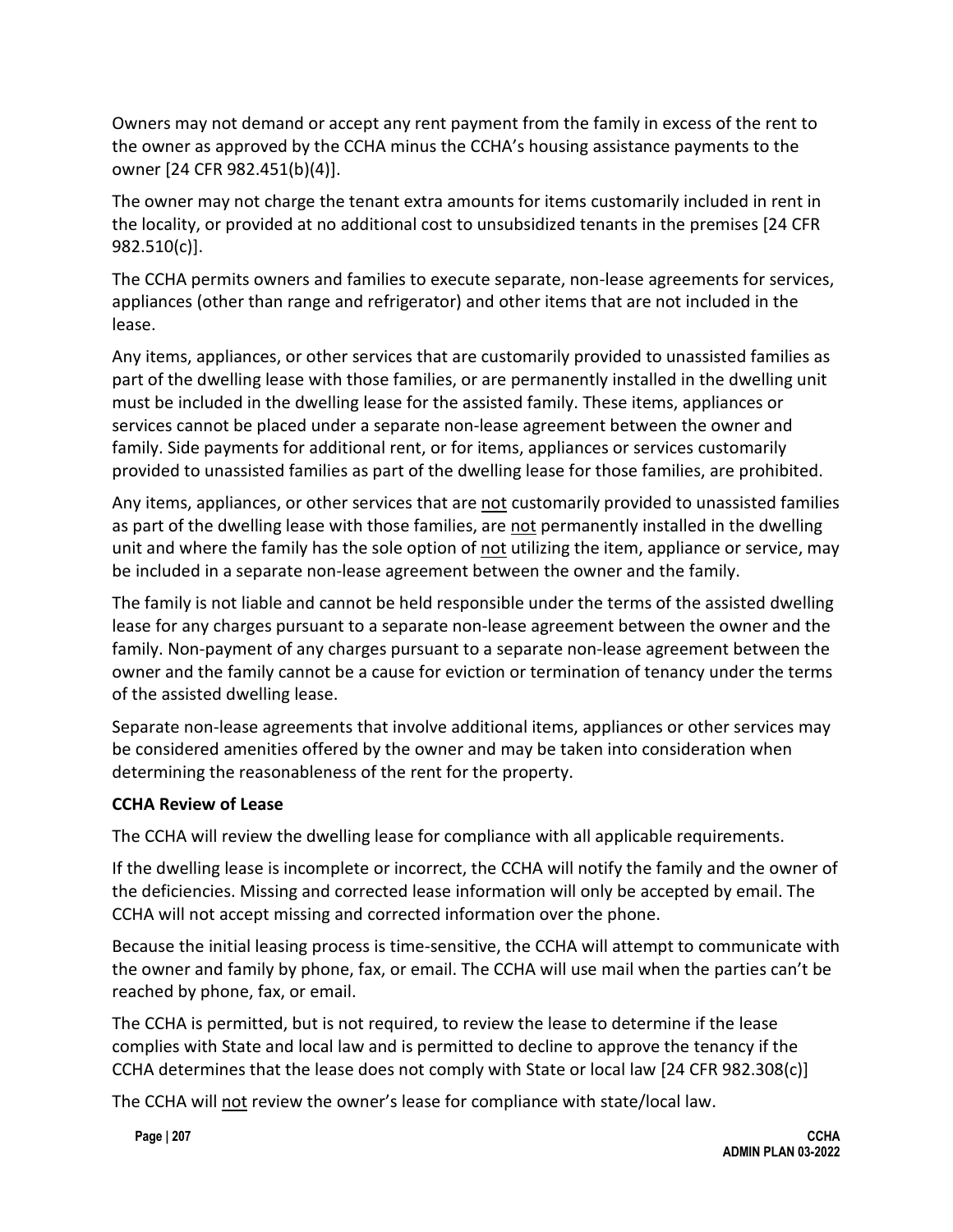## **9-I.F. TENANCY APPROVAL [24 CFR 982.305]**

After receiving the family's Request for Tenancy Approval, with proposed dwelling lease, the CCHA must promptly notify the family and owner whether the assisted tenancy is approved.

Prior to approving the assisted tenancy and execution of a HAP contract, the CCHA must ensure that all required actions and determinations, discussed in Part I of this chapter have been completed.

These actions include ensuring that the unit is eligible; the unit has been inspected by the CCHA and meets the Housing Quality Standards (HQS); the lease offered by the owner is approvable and includes the required Tenancy Addendum; the rent to be charged by the owner for the unit must is reasonable; where the family is initially leasing a unit and the gross rent of the unit exceeds the applicable payment standard for the family, the share of rent to be paid by the family does not exceed 40 percent of the family's monthly adjusted income [24 CFR 982.305(a)]; the owner is an eligible owner, not disapproved by the CCHA, with no conflicts of interest [24 CFR 982.306]; the family and the owner have executed the lease, including the Tenancy Addendum, and the lead-based paint disclosure information [24 CFR 982.305(b)].

The CCHA will complete its determination within 10 business days of receiving all required information.

If the terms of the RTA/proposed lease are changed for any reason, including but not limited to negotiation with the CCHA, the CCHA will obtain corrected copies of the RTA and proposed lease, signed by the family and the owner.

Corrections to the RTA/proposed lease will only be accepted by email. The CCHA will not accept corrections over the phone.

If the CCHA determines that the tenancy cannot be approved for any reason, the owner and the family will be notified in writing and given the opportunity to address any reasons for disapproval. The CCHA will instruct the owner and family of the steps that are necessary to obtain approval of the tenancy.

Where the tenancy is not approvable because the unit is not approvable, the family must continue to search for eligible housing within the timeframe of the issued voucher.

If the tenancy is not approvable due to rent affordability or rent reasonableness, the CCHA will attempt to negotiate the rent with the owner. If a new, approvable rent is negotiated, the tenancy will be approved. If the owner is not willing to negotiate an approvable rent, the family must continue to search for eligible housing within the timeframe of the issued voucher.

## **9-I.G. HAP CONTRACT EXECUTION [24 CFR 982.305]**

The HAP contract is a written agreement between the CCHA and the owner of the dwelling unit. Under the HAP contract, the CCHA agrees to make housing assistance payments to the owner on behalf of the family, and the owner agrees to comply with all program requirements as stated in the HAP contract.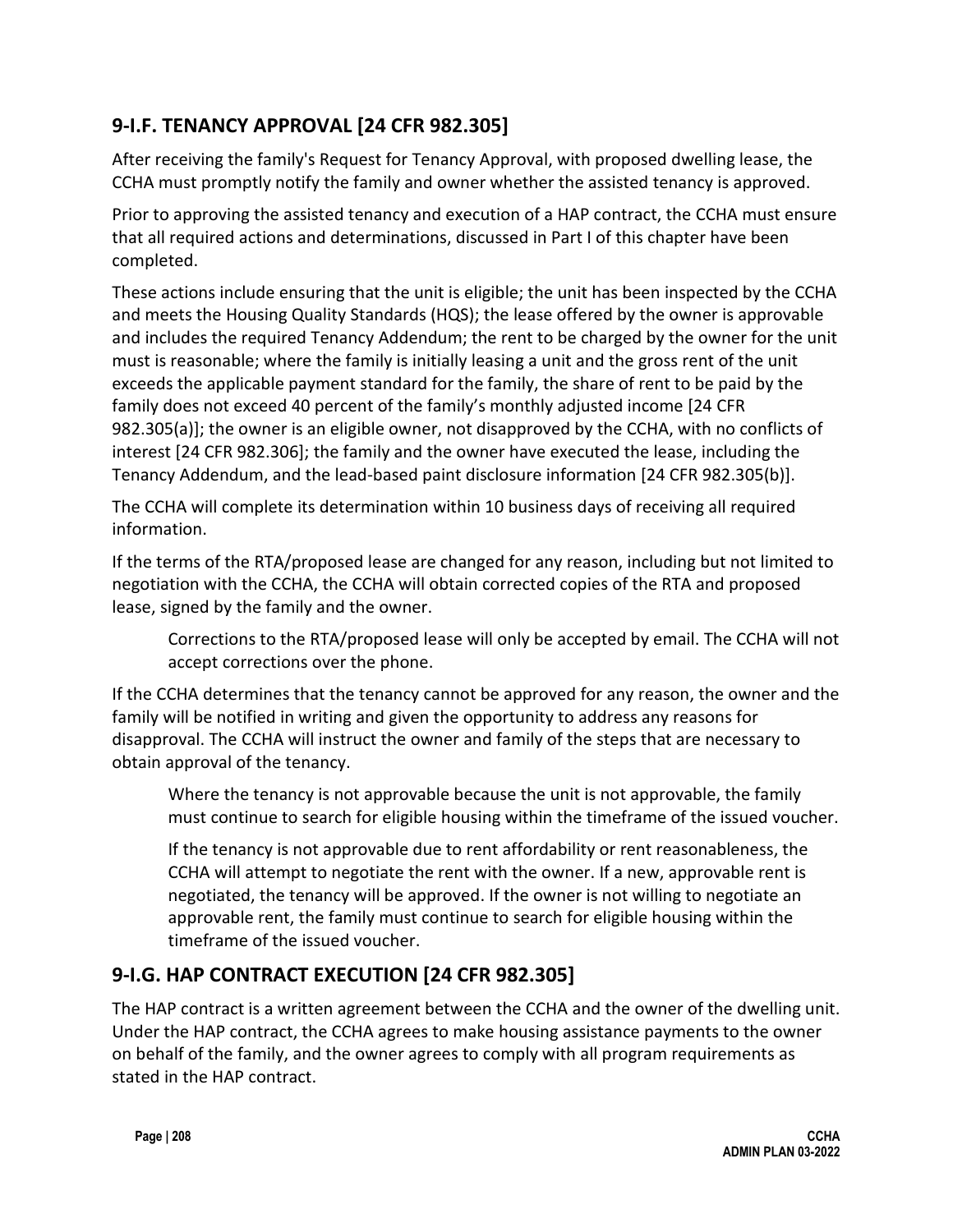The HAP contract form is prescribed by HUD.

If the CCHA has given approval for the family of the assisted tenancy, the owner and the CCHA must execute the HAP contract.

The term of the HAP contract must be the same as the term of the lease [24 CFR 982.451(a)(2)].

The CCHA is permitted to execute a HAP contract even if the funding currently available does not extend for the full term of the HAP contract.

The CCHA must make a best effort to ensure that the HAP contract is executed before the beginning of the lease term. Regardless, the HAP contract must be executed no later than 60 calendar days from the beginning of the lease term.

The CCHA may not pay any housing assistance payment to the owner until the HAP contract has been executed. If the HAP contract is executed during the period of 60 calendar days from the beginning of the lease term, the CCHA will pay housing assistance payments after execution of the HAP contract (in accordance with the terms of the HAP contract), to cover the portion of the lease term before execution of the HAP contract (a maximum of 60 days).

Any HAP contract executed after the 60-day period is void, and the CCHA may not pay any housing assistance payment to the owner.

Owners who have not previously participated in the HCV program must attend a meeting with the CCHA in which the terms of the Tenancy Addendum and the HAP contract will be explained. The CCHA may waive this requirement on a case-by-case basis, if it determines that the owner is sufficiently familiar with the requirements and responsibilities under the HCV program.

The owner and the assisted family will execute the dwelling lease and the owner must provide a copy to the CCHA. The CCHA will ensure that both the owner and the assisted family receive copies of the dwelling lease.

The owner and the CCHA will execute the HAP contract. The CCHA will not execute the HAP contract until the owner has submitted IRS form W-9. The CCHA will ensure that the owner receives a copy of the executed HAP contract.

As required under VAWA 2013, once the HAP contract and lease have been executed and the family has been admitted to the program, the CCHA will notify families of their rights under VAWA by providing all families with a copy of the domestic violence certification form (HUD-5382) as well as the VAWA notice of occupancy rights (form HUD-5380).

See Chapter 13 for a discussion of the HAP contract and contract provisions.

#### **9-I.H. CHANGES IN LEASE OR RENT [24 CFR 982.308]**

If the tenant and the owner agree to any changes in the lease, such changes must be in writing, and the owner must immediately give the CCHA a copy of such changes. The lease, including any changes, must remain in accordance with the requirements of this chapter.

Generally, CCHA approval of tenancy and execution of a new HAP contract are not required for changes in the lease. However, under certain circumstances, the execution of a new lease and HAP contract are required. These circumstances include: